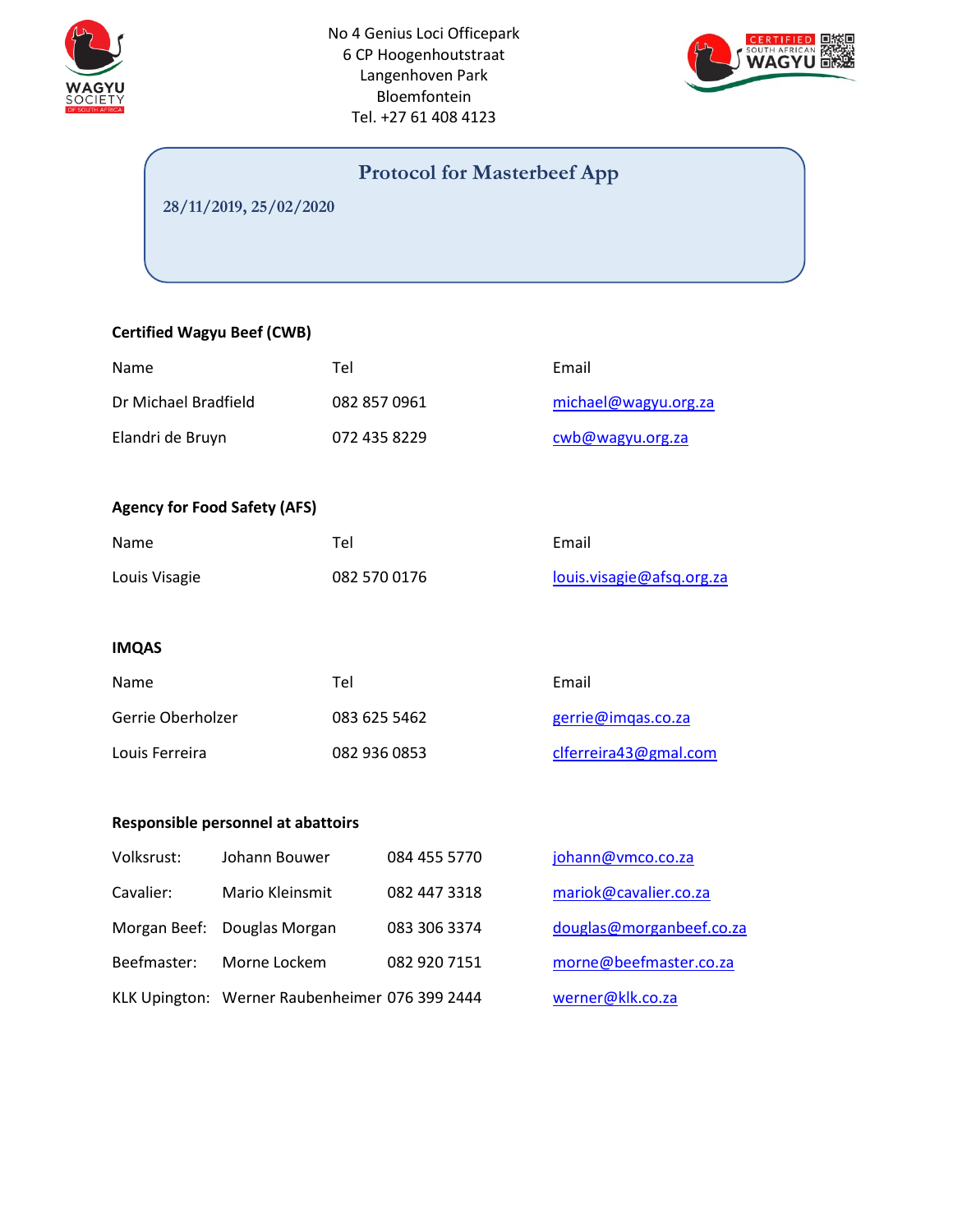



# 1 Fees (All fees are VAT excluded)

- AFS charge per km R4.50
- AFS day fee R150.00 per hour (to be divided by owners of the carcass)
- Masterbeef App fee \$6.00 per carcass

[ Owners of carcasses invoiced monthly]

## 2 Coordination

- AFS/IMQAS, together with CWB will coordinate the dates of scanning between the various abattoirs.
- CWB has dedicated the responsibility to Elandri de Bruyn
- Abattoirs/Breeders will request scan dates from the CWB office for the next month.
- AFS/IMQAS will invoice CWB at the end of each month for carcasses scanned during that month
- CWB will invoice the owner of the carcass by the end of the month after receiving the AFS/IMQAS invoice.

## 3 Grading of Carcasses

- Abattoir manger must ensure that the phone is fully charged before the day of scanning
- Carcasses can only be scanned 72h after slaughter, to allow enough time for the carcasses to cool down and reach the correct core temperature.
- Carcasses quartered if core temperature below 5 degrees
	- o No higher than 10 degrees (Critical)
	- $\circ$  Preferably at the 5<sup>th</sup>/6<sup>th</sup> Rib
	- $\circ$  Grader must take a measurement of at least three carcasses spaced throughout the chiller, to calculate an average core temperature of the carcasses.
	- $\circ$  Carcasses can only be quartered after the grader has ensured that the core temp. is below 5°C
- Carcass image taken no later than three hours after quartering the side
	- o If only quarters done, re-cut and clean
- Wait at least 30 min after quartering the **last carcass** for the meat to bloom
- Emphasis on creating a clean, flat, single cut surface
	- o If any carcasses are not correctly quartered it must be rectified immediately.
- A Fat Depth measurement (in mm at the  $5<sup>th</sup>/6<sup>th</sup>$  rib or  $12<sup>th</sup>/13<sup>th</sup>$  rib) can also be taken.
- Producers are not permitted in the chiller and/or office while the carcasses are being imaged and the results are being compiled.
- The Abattoir will designate persons to help the grader with the handling of the carcasses in the chiller room.

# 4 Setting up the App and Scanning

## **Note: Calibration to be done by Certified Wagyu Beef Staff per individual camera**

**Approved grader takes the image**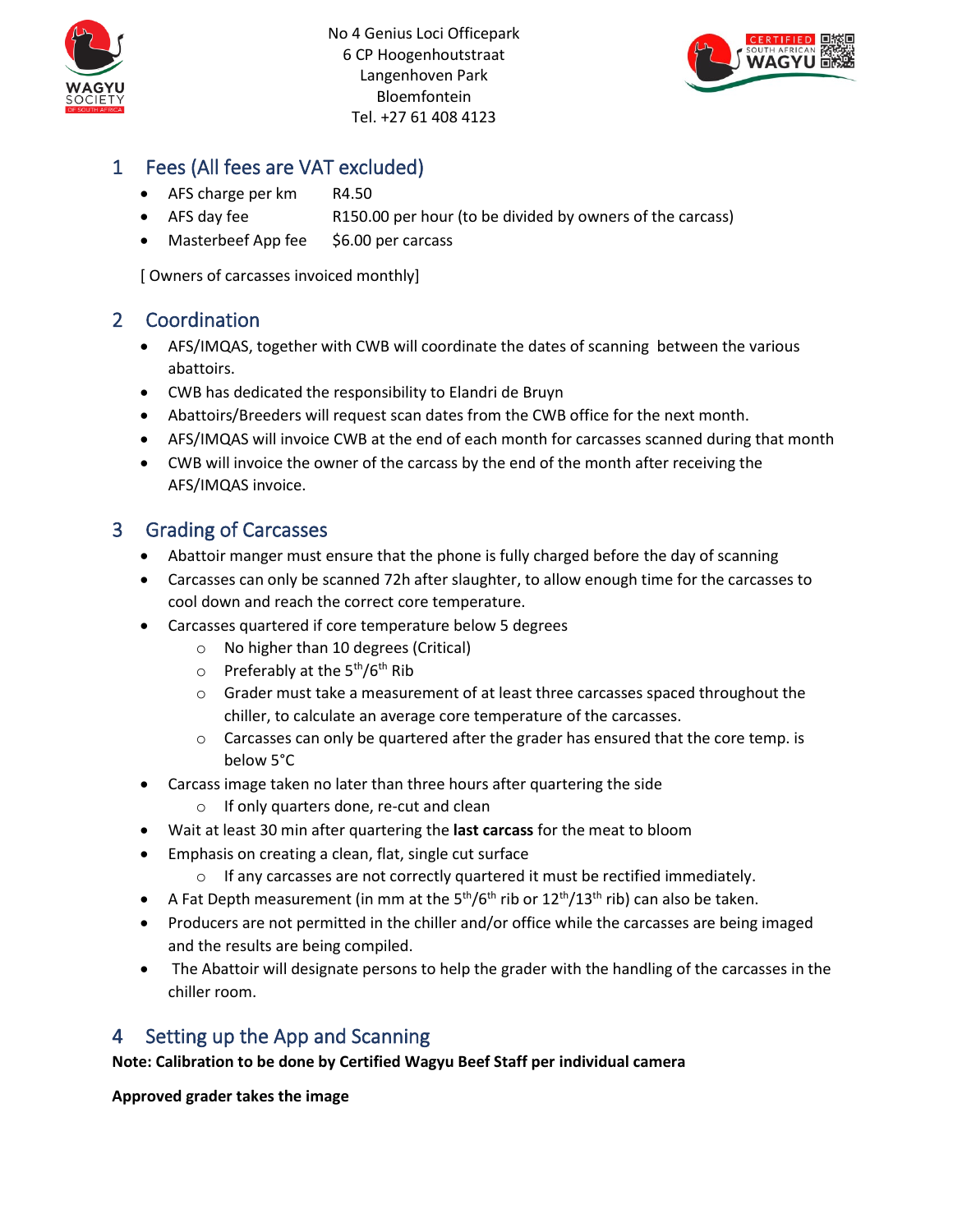



for uploading.

- When scanning ensure that the muscle is clean of any fluids and bone saw dust. Use a knife or scrapper to clean the muscle.
- Ensure that the rib eye lays is parallel to the rectangle of the camera hood. The whole rib eye must be visible and in the middle of the camera screen when taking the image.

## 5.1 Settings

Only Skip bmsAmm, fastmode and Use MB Dbase should be on.

See picture below. If all the settings are entered correctly click on **back**.

| 6:21 国<br>ь   | 引卡          |
|---------------|-------------|
| Version 67.0  |             |
| Skip body num | 2           |
| Skip barcode  | Z           |
| Skip bmsAmm   | 2           |
| Fast mode     | Z           |
| Test mode     | $\tilde{z}$ |
| Tutorial      | $\tilde{Q}$ |
| Use MB Dbase  | q           |
|               |             |
|               |             |

CALIBRATE

**RESET USER** 

#### 5.2 Session setup

Make sure to enter the details for cut location, plant location, chiller number, chiller temp and assessor.

- Cut location: The site at which the quarter cut was made preferably at the 5<sup>th</sup>/6<sup>th</sup> rib.
- Plant Location: The abattoir at which the images are taken. All abattoirs in South Africa have been pre-loaded, select the correct abattoir from the list.
- Chiller number: The number of the chiller where the carcasses are being kept.
- Chiller Temp: The average temp of the chiller at time of scanning
- Assessor: The name of the person that is operating the app to scan.
- Comments: Here any other particulars that are important and may affect the results should be noted

Once all the information is captured, press on **start.**

| Session Information |                 |  |  |  |  |  |  |
|---------------------|-----------------|--|--|--|--|--|--|
| Cut Location        | $6/7$ rib       |  |  |  |  |  |  |
| Plant Location      | Kimberley_Bee   |  |  |  |  |  |  |
| Chiller Number      | $\mathbf{1}$    |  |  |  |  |  |  |
| Chiller Temp        | $\overline{c}$  |  |  |  |  |  |  |
| Assesor             | elandri         |  |  |  |  |  |  |
| Lot Details         |                 |  |  |  |  |  |  |
| Comments            | Barons slaghuis |  |  |  |  |  |  |
| <b>START</b>        |                 |  |  |  |  |  |  |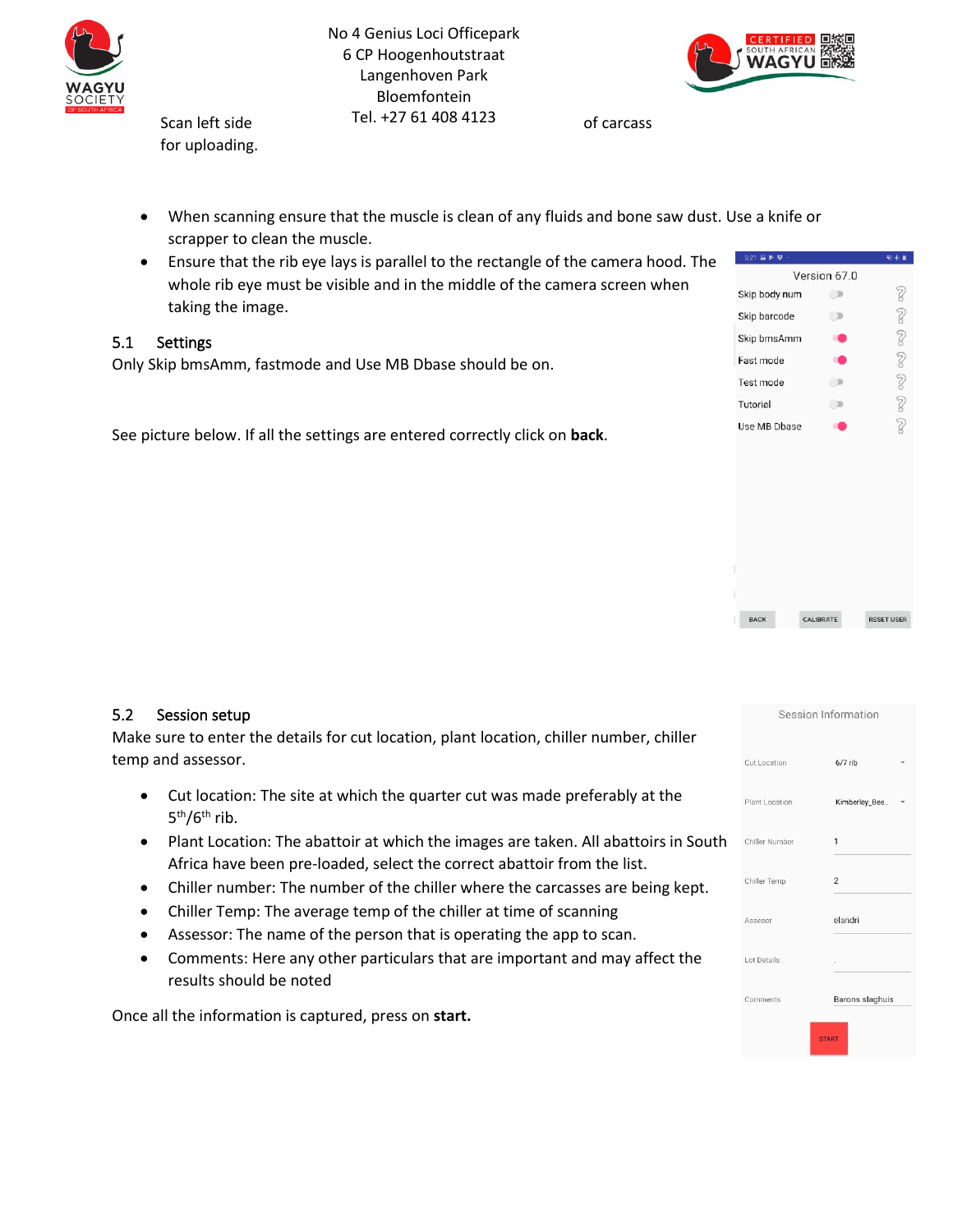



## 5.3 Store Images

• The app will start with scanning the barcode of the carcass



• It will ask for a body number to be entered. Once entered, press **ok.**



• Place the hood of the scanner directly over the rib eye area and press **ready.**



READY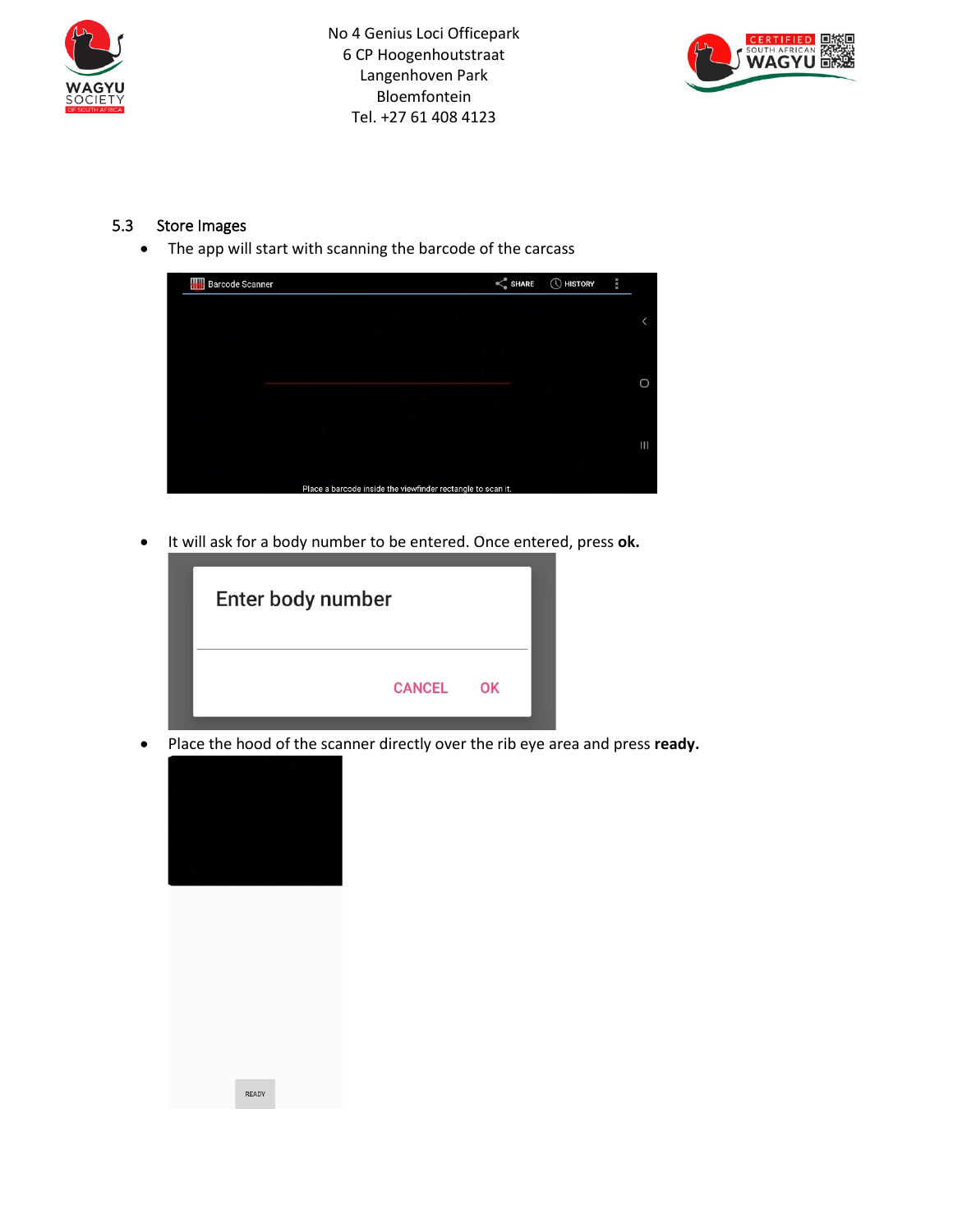



• A light will come on. Make sure that you are standing in front of the carcass and that the rib eye is in the middle of the picture. Press **take photo.**





• When the photo is being taken, ensure that the phone is kept still. Once the photo is completed you can remove the phone from the carcass. Press **save.**



Repeat this process when taking the photo of the next carcass.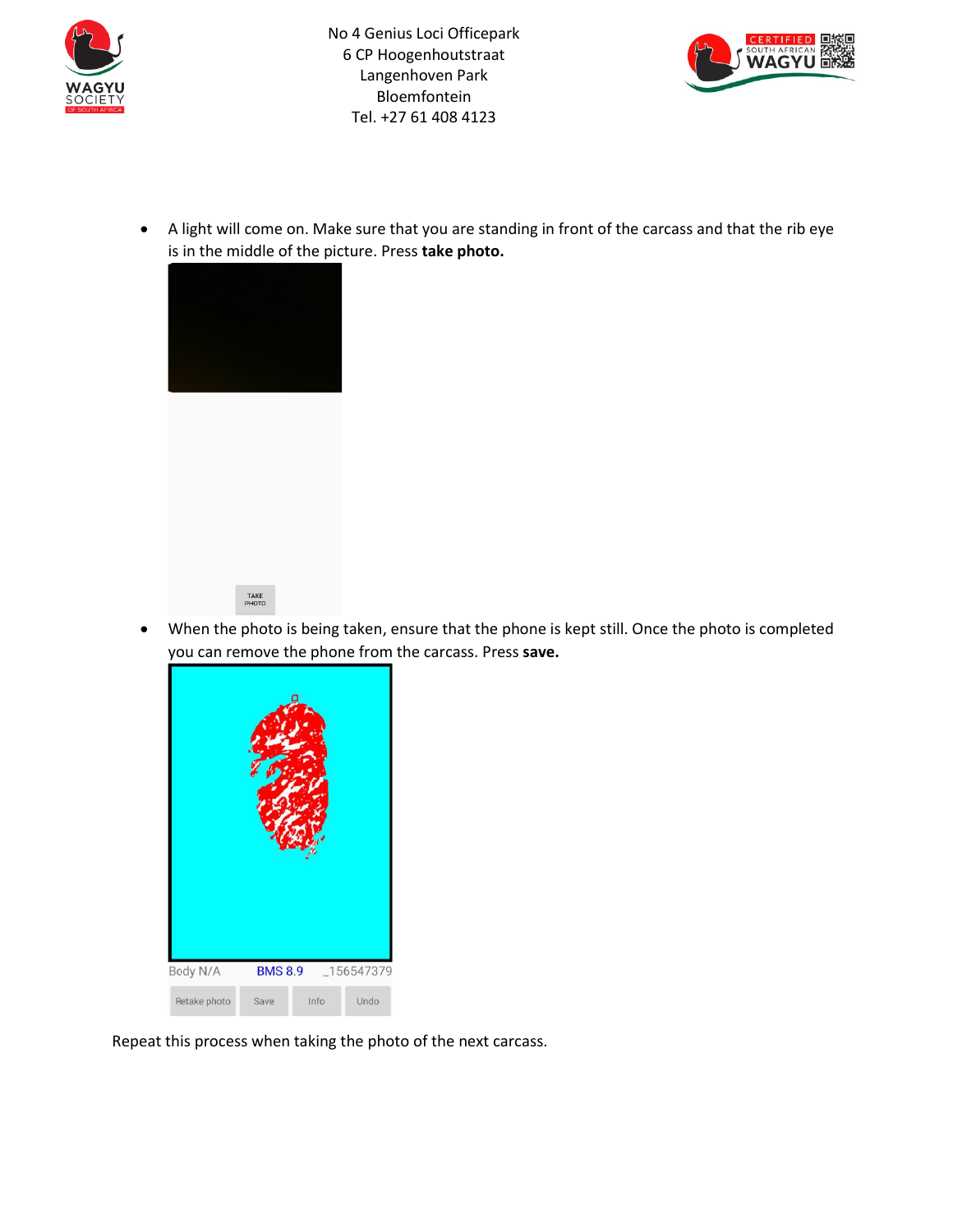



## 5.4 Review Images (before uploading onto website)

Here the images can be viewed one for one

|                 | <b>REDO</b><br><b>IMAGE</b><br>Record |                            |
|-----------------|---------------------------------------|----------------------------|
| $\frac{3}{500}$ | <b>BM</b><br>Score                    | Score Amended<br>3.5 Click |
|                 | Meat<br>colour                        | Score Amended<br>1A Click  |
|                 | Fat<br>colour                         | Score Amended<br>9 Click   |
| 33301           |                                       | 11/08 07:53                |
|                 | <b>FINISH SESSION</b>                 | <b>ACCEPT RECORD</b>       |

- Look at the image and see if it was taken correctly. Also check to see that only the rib eye is being analysed in the photo.
- If the image is unclear, or does not show the rib eye are properly, the photo needs to be retaken. Click on **redo image** and **retake photo.** Once the photo has been retaken click on **save.**

| Body         |      | <b>BMS 0.0</b> | 2019-11-28 |
|--------------|------|----------------|------------|
|              |      |                |            |
| Retake photo | Save | Info           | Undo       |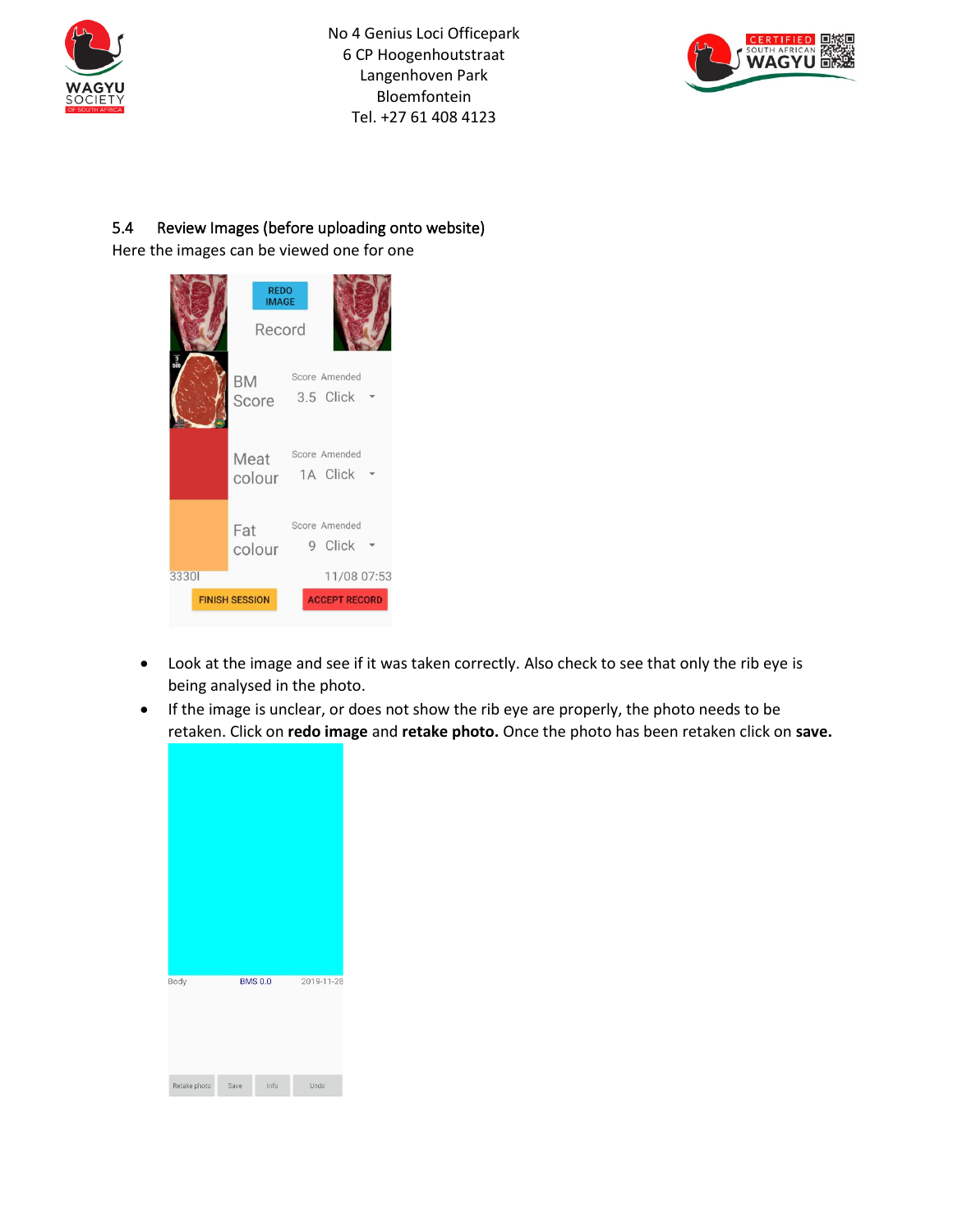



- Go back to review images, if the image is correct, press on **accept record.**
- Once a record has been accepted it cannot be changed or edited on the phone.
- Click on finish session when all the images have been reviewed.

|       | <b>REDO</b><br><b>IMAGE</b><br>Record |                                     |  |
|-------|---------------------------------------|-------------------------------------|--|
|       | <b>BM</b><br>Score                    | Score Amended<br>3.5 Click          |  |
|       | Meat<br>colour                        | Score Amended<br>1A Click           |  |
|       | Fat<br>colour                         | Score Amended<br>9 Click            |  |
| 33301 | <b>FINISH SESSION</b>                 | 11/08 07:53<br><b>ACCEPT RECORD</b> |  |

## 5.5 Upload Images

Before uploading ensure that you have reviewed and accepted every image.

- On the upload screen you will be prompted to sign in. Use the username and password as provided by the masterbeef team to the abattoir.
- Select **South African Wagyu Association** click **ok.**
- Click on the **upload** button on top of the screen.
- Make sure to **sign out** when all the images are uploaded.
- On your laptop go to the masterbeef website [https://beefassessment-website](https://beefassessment-website-as.azurewebsites.net/)[as.azurewebsites.net/.](https://beefassessment-website-as.azurewebsites.net/) Sign in with the same credential as was used for the phone.
- In the top bar select: South African Wagyu Association and the date of scanning. Click **go.**

| Sign out | CSV | South African Wagyu Association ▼ | $\sim$<br>Sort date <b>0</b> | $\blacksquare$ Dates | / 18/11/2019 | 18/<br>11/2019 | Plant all | Body: | $00\,$ |
|----------|-----|-----------------------------------|------------------------------|----------------------|--------------|----------------|-----------|-------|--------|
|----------|-----|-----------------------------------|------------------------------|----------------------|--------------|----------------|-----------|-------|--------|

• You will be able to view all the images that was uploaded on the selected date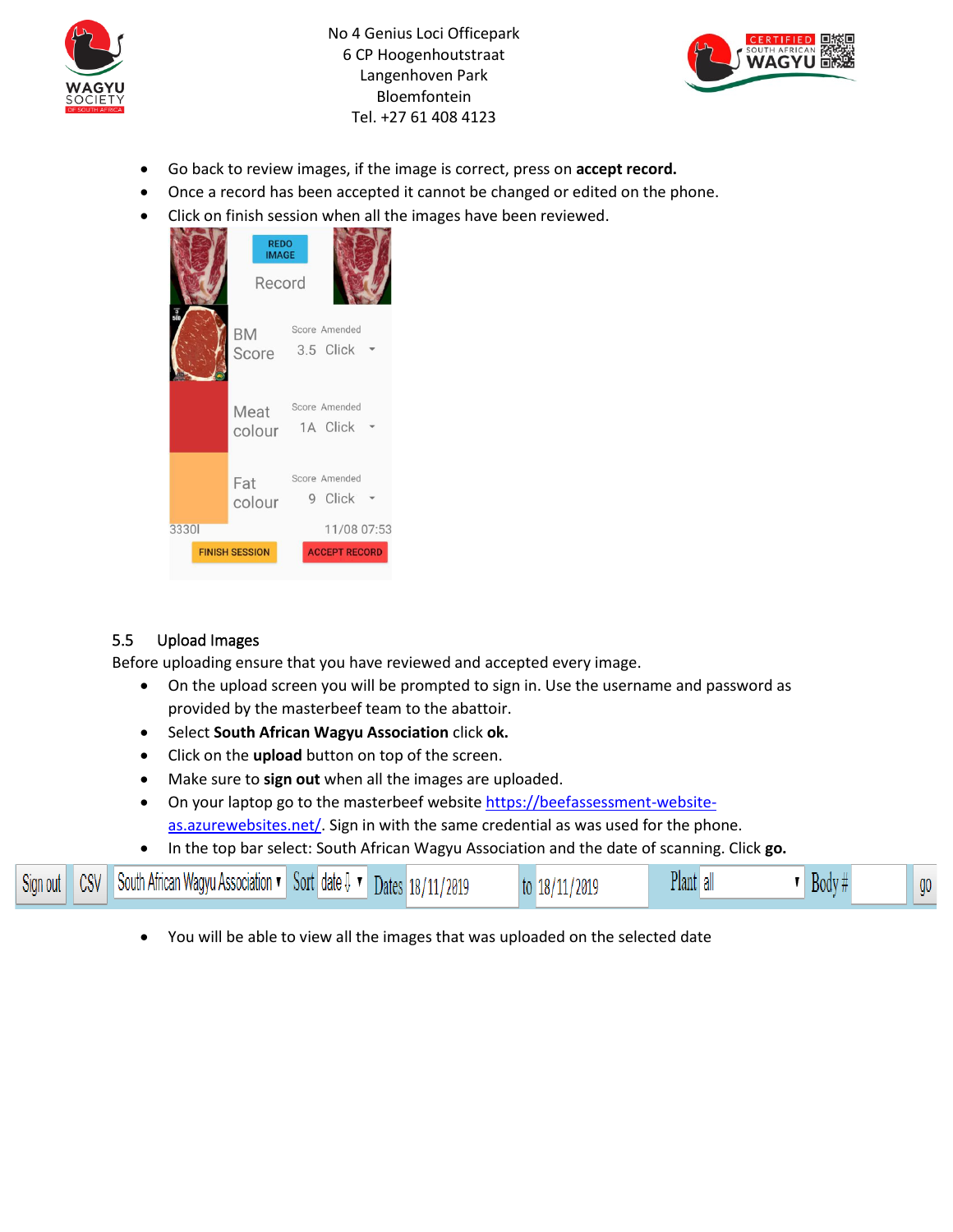





• Click on the **CSV button** to download an excel sheet of the results. Save this sheet in the correct folder.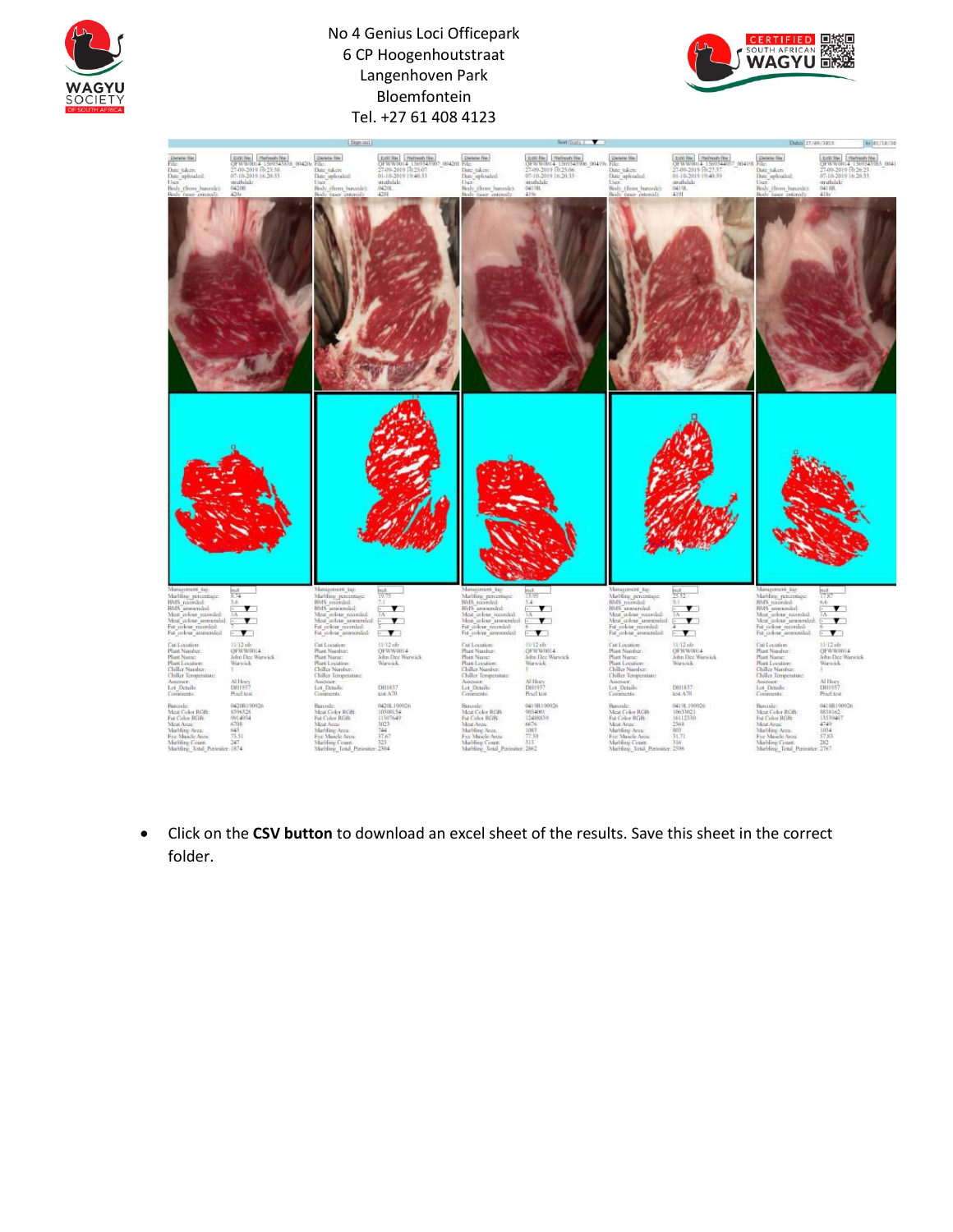



| id                  |                                                                                                                                                                                                                                         | 0000107R 1574065461 000301 0000107R 1574065363 000299 0000107R 1574065409 000300 0000107R 1574065161 000293 |                  |                  |
|---------------------|-----------------------------------------------------------------------------------------------------------------------------------------------------------------------------------------------------------------------------------------|-------------------------------------------------------------------------------------------------------------|------------------|------------------|
| ts                  | 18/11/2019 10:24                                                                                                                                                                                                                        | 18/11/2019 10:22                                                                                            | 18/11/2019 10:23 | 18/11/2019 10:19 |
| uploadTime          | 10/12/2019 11:51                                                                                                                                                                                                                        | 10/12/2019 11:51                                                                                            | 10/12/2019 11:51 | 10/12/2019 11:51 |
| user                | Cavalier                                                                                                                                                                                                                                | Cavalier                                                                                                    | Cavalier         | Cavalier         |
| uploadedBy          | null                                                                                                                                                                                                                                    | null                                                                                                        | null             | null             |
| body                |                                                                                                                                                                                                                                         |                                                                                                             |                  |                  |
| bodyNum             | 301                                                                                                                                                                                                                                     | 299                                                                                                         | 300              | 293              |
| identifier          | null                                                                                                                                                                                                                                    | null                                                                                                        | null             | null             |
| marblingPerc        | 5.62                                                                                                                                                                                                                                    | 3.86                                                                                                        | 9.35             | 2.1              |
| bms.                | 2.7                                                                                                                                                                                                                                     | 2.2                                                                                                         | 3.8              | 1.4              |
| bmsAmm              |                                                                                                                                                                                                                                         |                                                                                                             | null             |                  |
| meatColor           | 1A                                                                                                                                                                                                                                      | 1A                                                                                                          | 1A               | 1A               |
| meatAmm             | null                                                                                                                                                                                                                                    | null                                                                                                        | null             | null             |
| fatColor            | 4                                                                                                                                                                                                                                       | 4                                                                                                           | 4                |                  |
| fatAmm              | null                                                                                                                                                                                                                                    | null                                                                                                        | null             | null             |
| cutLocation         | $11/12$ rib                                                                                                                                                                                                                             | $11/12$ rib                                                                                                 | $11/12$ rib      | $11/12$ rib      |
| plantLocation       | 107R                                                                                                                                                                                                                                    | 107R                                                                                                        | 107R             | 107R             |
| plantName           | Cavalier Abattoi                                                                                                                                                                                                                        | Cavalier Abattoi                                                                                            | Cavalier Abattoi | Cavalier Abattoi |
| plantTown           | Cullinan                                                                                                                                                                                                                                | Cullinan                                                                                                    | Cullinan         | Cullinan         |
| chillerNumber       | 1                                                                                                                                                                                                                                       | 1                                                                                                           | 1                | 1                |
| chillerTemperature  | $\overline{2}$                                                                                                                                                                                                                          | $\overline{2}$                                                                                              | $\overline{2}$   | $\overline{2}$   |
| assessor            | elandri                                                                                                                                                                                                                                 | elandri                                                                                                     | elandri          | elandri          |
| <b>lotDetails</b>   | null                                                                                                                                                                                                                                    | null                                                                                                        | null             | null             |
| comments            | null                                                                                                                                                                                                                                    | null                                                                                                        | null             | null             |
| uploadedFrom        | null                                                                                                                                                                                                                                    | null                                                                                                        | null             | null             |
| version             | null                                                                                                                                                                                                                                    | null                                                                                                        | null             | null             |
| phoneModel          | <b>SM-A705FN</b>                                                                                                                                                                                                                        | <b>SM-A705FN</b>                                                                                            | <b>SM-A705FN</b> | <b>SM-A705FN</b> |
| barCode             | null                                                                                                                                                                                                                                    | null                                                                                                        | null             | null             |
| <b>meatColorRGB</b> | 8328995                                                                                                                                                                                                                                 | 8656673                                                                                                     | 9117225          | 9380654          |
| fatColorRGB         | 11966873                                                                                                                                                                                                                                | 12691880                                                                                                    | 12229017         | 13152176         |
| meatArea            | 6041                                                                                                                                                                                                                                    | 7238                                                                                                        | 7151             | 6601             |
| marblingArea        | 360                                                                                                                                                                                                                                     | 291                                                                                                         | 738              | 142              |
| eveMuscleArea       | 64.01                                                                                                                                                                                                                                   | 75.29                                                                                                       | 78.89            | 67.43            |
| marblingCount       | 1.41<br>ساس المعامل المعامل المعامل المعامل المعامل المعامل المعامل المعامل المعاملة المعاملة المعاملة المعاملة المعاملة<br>المعاملة المعاملة المعاملة المعاملة المعاملة المعاملة المعاملة المعاملة المعاملة المعاملة المعاملة المعاملة | 177                                                                                                         | 242              | 07               |

- Folders on laptop arranged as follows:
	- o Wagyu (Saved to Desktop)
	- o Masterbeef Camera App
	- o Abattoir name
	- o Year and then Date of scanning in Abattoir folder
	- o Save the Masterbeef CSV export

# 5 Flow of Images

The abattoir will designate a person that will help the grader with exporting the results from the Masterbeef website and compiling the results sheet.

5.1 Abattoir must link body number with complete ear tag number and RFID/DIMSA number;

Must include herd-year and sequential number for example **ABC190001 (Critical)**. The following also needs to be included as highlighted in yellow below:

- **►** Slaughter Date: Date on which animals were slaughtered
- $\triangleright$  RFID and DIMSA tags: These alternate IDs are crucial for traceability and needs to be filled in.
- $\triangleright$  Quarter Site: The site at which the quarter cut was made preferably at the 5<sup>th</sup>/6<sup>th</sup> rib.
- **►** Carcass Owner: Owner of the carcass on the day scanning took place